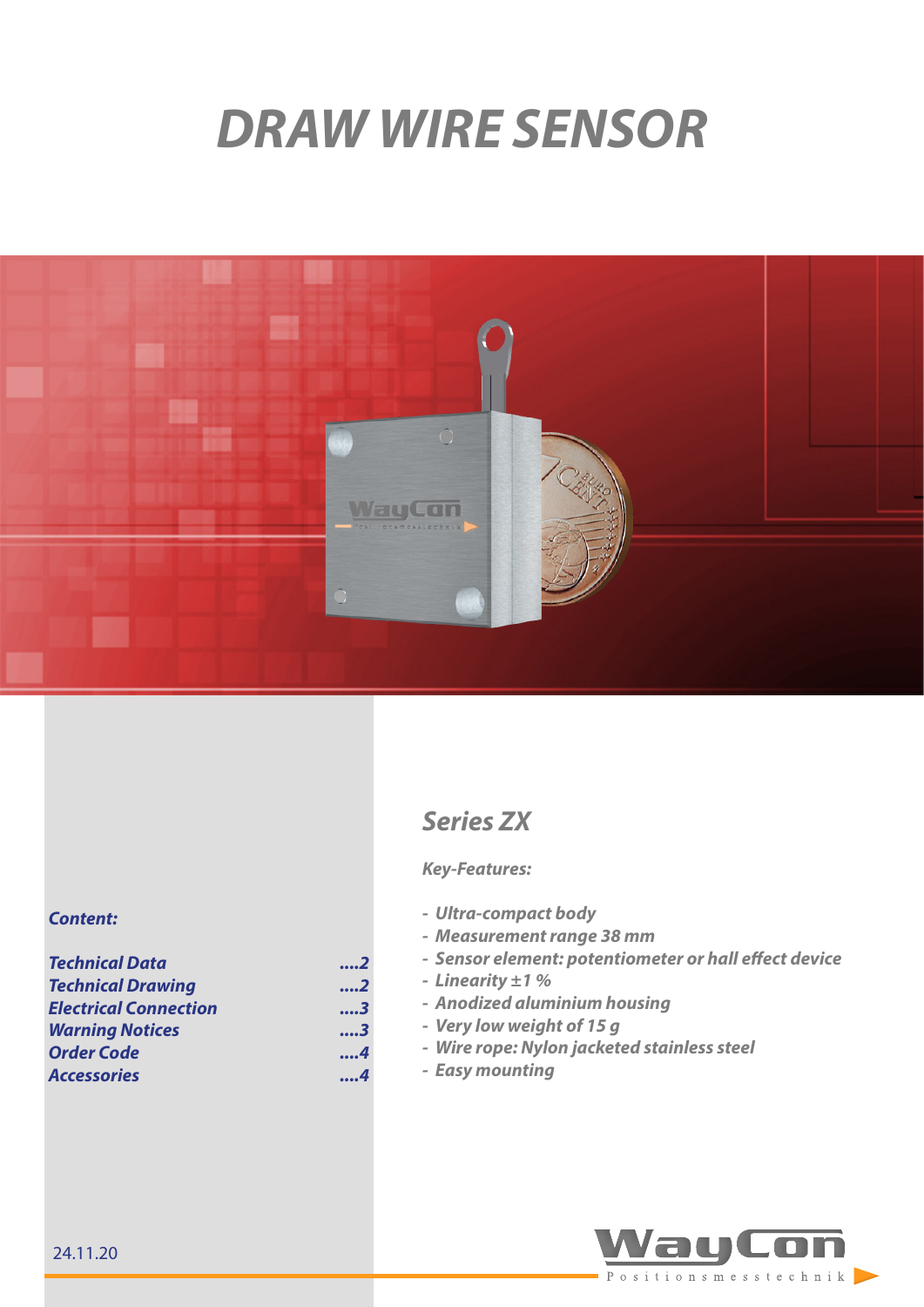#### <span id="page-1-0"></span>**TECHNICAL DATA**

|                          |                    | ZX-PA                                                  | ZX-HM                          |  |
|--------------------------|--------------------|--------------------------------------------------------|--------------------------------|--|
| Measurement range        | [mm]               | 38                                                     |                                |  |
| Linearity                | $\lceil 96 \rceil$ | $±1$ (of full scale)                                   |                                |  |
| Repeatability            |                    | $\pm 0.03$ % (of full scale)                           | $\pm 0.08$ mm                  |  |
| Resolution               |                    | depends on the signal quality of the reference voltage | $0.04$ mm                      |  |
| Dynamic                  | [Hz]               | 25 (over full range extension)                         |                                |  |
| Sensor element           |                    | Potentiometer                                          | Hall-Effect device             |  |
| Output signal            |                    | 24.8 mV/mm at 1 VDC input voltage <sup>1)</sup>        | 89 % $\pm$ 3 % of power supply |  |
| Output impedance         | $[k\Omega]$        | 05                                                     |                                |  |
| Input impedance          | [ $k\Omega$ ]      | $5 + 10%$                                              | ÷                              |  |
| Min. load impedance      | $[k\Omega]$        |                                                        | min. 30                        |  |
| Power supply             | [VDC]              | max. 30                                                | $5 + 0.25$                     |  |
| Current consumption max. | [mA]               | $\overline{\phantom{a}}$                               | 21                             |  |
| Connection               |                    | cable, 3 wires, length 457 mm                          |                                |  |
| <b>Protection class</b>  |                    | <b>IP40</b>                                            |                                |  |
| Operating temperature    | $\lceil^{\circ}$ C | $-55+100$                                              | $-40+100$                      |  |
| Storage temperature      | $\lceil^{\circ}$ C | $-65+100$                                              | $-55+100$                      |  |
| Shock resistance         |                    | 50 g, 0.1 ms max.                                      |                                |  |
| Vibration resistance     |                    | 15 g, 0.1 ms max.                                      |                                |  |
| Life cycle               |                    | approx. 10,000,000 cycles                              | approx. 30,000,000 cycles      |  |
| <b>Extraction force</b>  | [N]                | 1.1                                                    |                                |  |
| Housing                  |                    | anodized aluminium                                     |                                |  |
| Draw wire                |                    | Nylon jacketed stainless steel, Ø 0.46 mm              |                                |  |
| Weight                   | [g]                | 12                                                     | 15                             |  |

<sup>1)</sup> For nominal output in application, multiply value shown by actual excitation voltage.

#### <span id="page-1-1"></span>**TECHNICAL DRAWING**

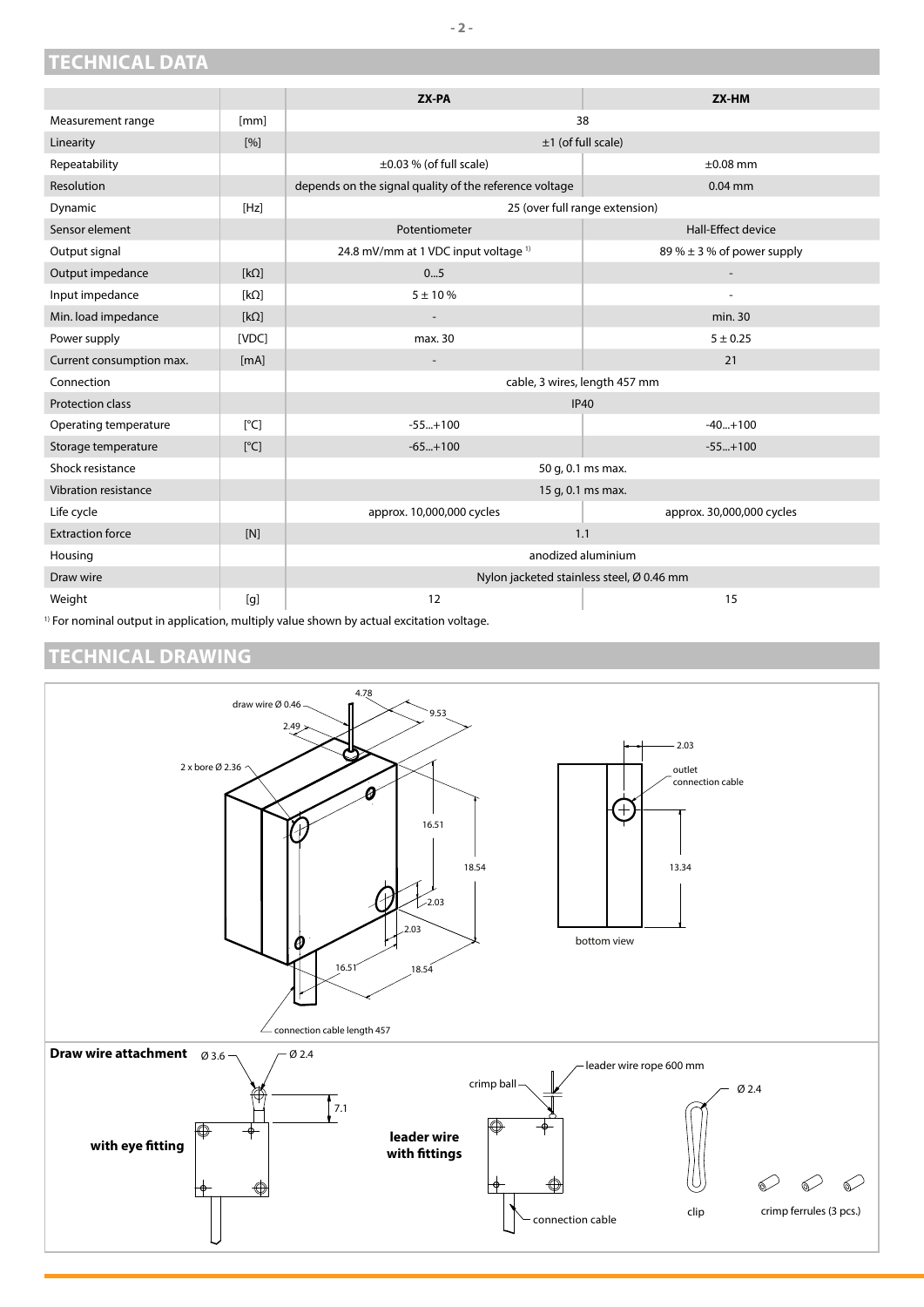<span id="page-2-0"></span>

#### <span id="page-2-1"></span>**WARNING NOTICES**

- Don't let the rope snap back. If the rope is retracted freely, this may lead to injuries (whiplash effect) and the device may be damaged. Caution when unhooking and retracting the rope into the sensor.
- Never exceed the specified measurement range when extracting the rope!
- Do not try to open the device. The stored energy of the spring drive may lead to injuries when being mishandled.
- Do not touch the rope when operating the sensor.
- Avoid guiding the rope over edges or corners. Use a deflection pulley instead.
- Do not operate the sensor if the rope is buckled or damaged. A ripping of the rope may lead to injuries or a damaging of the sensor.